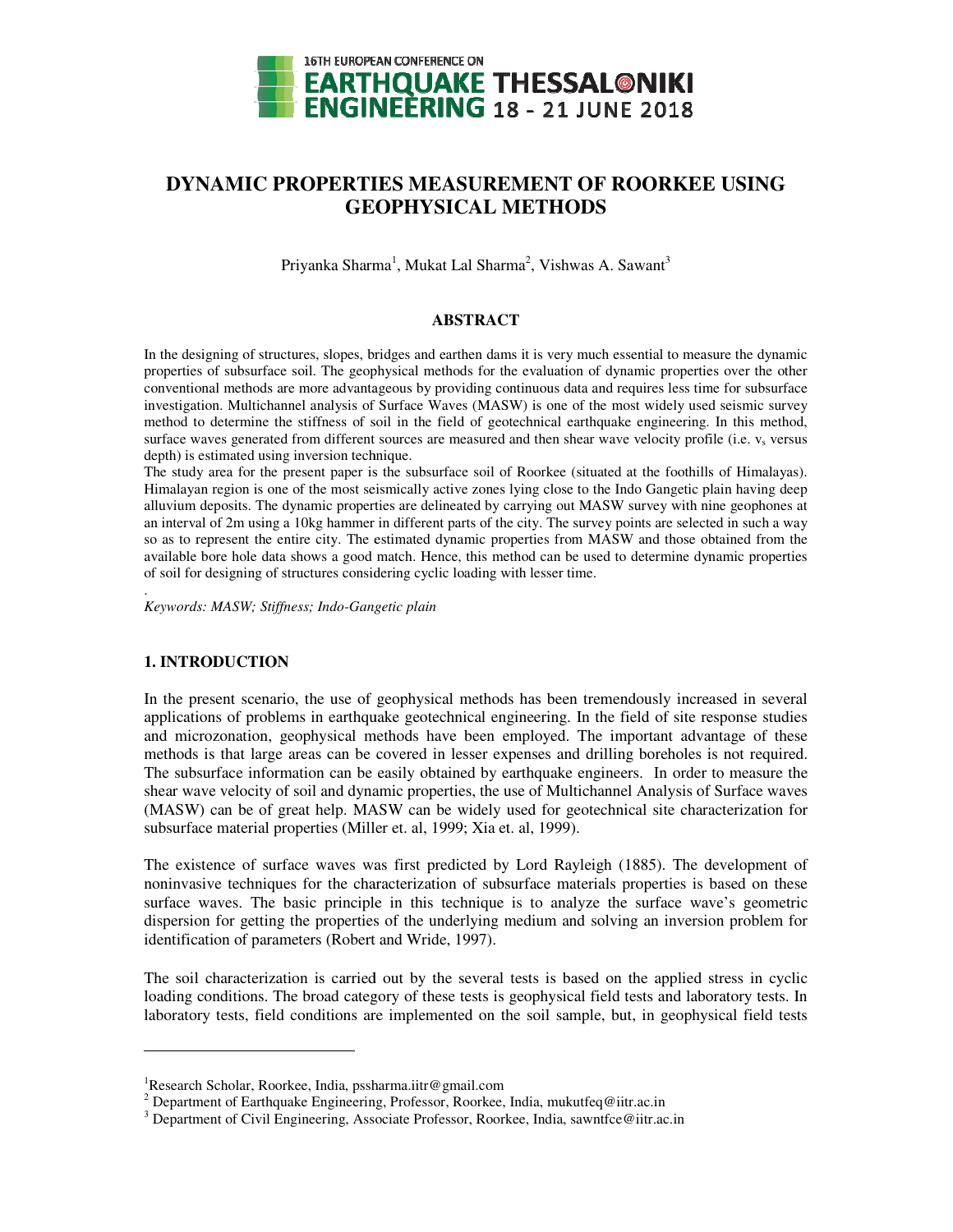undisturbed soil sample is tested having the real effective stresses. In geophysical methods, at the source, impulsive stress waves are created with the help of sledgehammer or by source vibrator and the arrival time of the waves are recorded at the different receivers located at some dis another. Figure 1 represents different methods of application of stress waves (Kramer, 1996). The shear strains induced by the geophysical methods is less than  $10<sup>4</sup>$  %. The measured shear wave velocity ( $V_s$ ) can be used to determine the  $G_{\text{max}}$  from the following relation:

$$
G_{\text{max}} = \rho V_s^2 \tag{1}
$$

where  $\rho$  is the density of soil.



Figure 1. Generation of impulse waves (a) Vertical Impact Method (b) Explosive Method and (c) Horizontal Impact Method (Kramer, 1996)

In the present paper, an attempt has been made to practically use the geophysical methods i.e MASW to provide us the required dynamic properties as compared to other available conventional methods In the present paper, an attempt has been made to practically use the geophysical methods i.e MASW<br>to provide us the required dynamic properties as compared to other available conventional methods<br>which are more time consu information of the soil as compared to the other drilling boreholes methods. However, continuous data or three dimensional images can be obtained from the geophysical methods. The inferred dynamic properties are very much useful in structural design in dynamic loading conditions, assessment of liquefaction at a particular site of interest and site response analysis.

#### **2. STUDY REGION: ROORKEE (UTTARAKHAND) REGION:**

In the present study, the region selected for site characterization is Roorkee attributing to its high In the present study, the region selected for site characterization is Roorkee attributing to its high seismicity and having local site characteristics of soil. Roorkee is situated at latitude 29° 51' and longitude 77° 54' is a city in the state of Uttarakhand. It is located around 30 km from Shiwaliks range which can lead the city to experience strong ground motion if a moderate earthquake occurs on range which can lead the city to experience strong ground motion if a moderate earthquake occurs on Main Central Thrust. Moreover, Himalayan Frontal Thrust lies very close to Roorkee and to the south of Main Boundary Thrust and Main Central Thrust. As per the seismic zoning map of India as incorporated in Indian Standard Criteria for Earthquake Resistant Design of zoning map of India as incorporated in Indian Standard Criteria for Earthquake Resist<br>Structures: General Provisions and Buildings, Roorkee lies in seismic Zone IV (IS: 1893 Indian Meteorological Department has reported that numerous earthquakes of medium to large size have occurred in the study region as per the data obtained from historical and instrumental records. Indian Meteorological Department has reported that numerous earthquakes of medium to large size<br>have occurred in the study region as per the data obtained from historical and instrumental records.<br>The major earthquakes rep Kinnaur earthquake (1975) of magnitude 7.0 (iii) Bihar Bihar-Nepal border earthquake (1980) of magnitude 6.1 (iv)The Uttarkashi earthquake (1991) of magnitude 6.6 and (v) The Chamoli In the present paper, an attempt has been made to practically use the geophysical methods i.e MASW<br>to provide us the required dynamic properties as compared to other available conventional methods<br>information of the soil a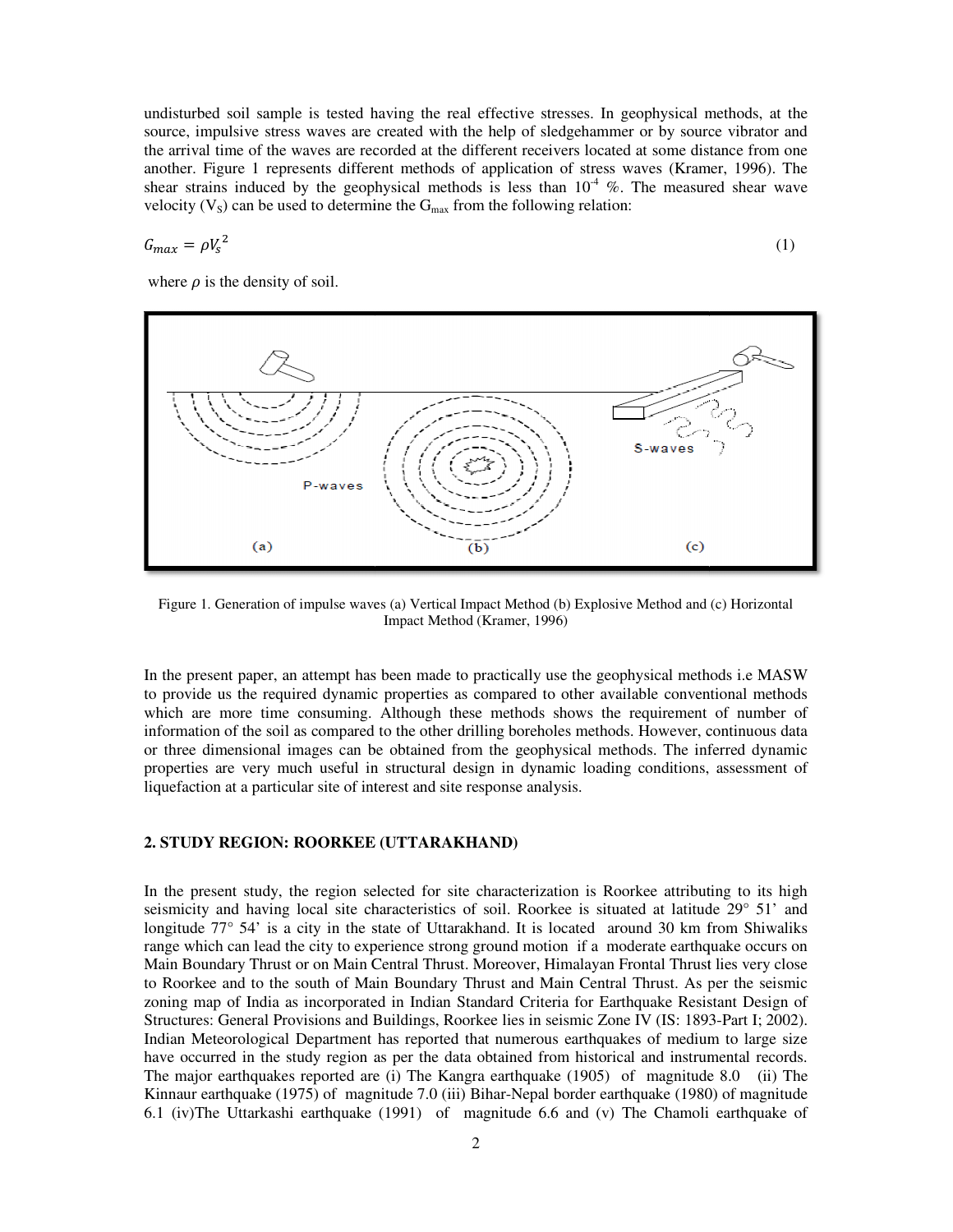#### (1999) of magnitude 6.8.

In the present study, six sites of Roorkee are selected for the evaluation of shear wave velocity profile In the present study, six sites of Roorkee are selected for the evaluation of shear wave velocity profile of the city using MASW tests. These sites were located at a distance of about 2-3 km from each other. The surface wave data that was obtained from the MASW test was analyzed for shear wave velocity at The surface wave data that was obtained from the MASW test was analyzed for shear wave velocity at different depths of soil strata. Figure 2 shows the division of Roorkee city namely, as, Roorkee East, Solani River and Roorkee West which is based on the professed existing soil conditions in each area. In Roorkee East, it is expected to be consisting of hardest sub soil while, on the other hand, Roorkee West was expected to have the less hard sub soil. The Solani River was expected to have the soft sub soil conditions. In Roorkee East, three sites are taken within the IIT Roorkee campus which includes soil conditions. In Roorkee East, three sites are taken within the IIT Roorkee campus which includes<br>Department of Earthquake Engineering (S1), Lal Bahadur Shastri Stadium (S2) and IIT Roorkee Hospital Ground (S3). In Roorkee West, two sites are chosen are the Roorke Roorkee Railway Station (S4) and Nehru Stadium Ground (S5). The sixth site that was selected for the study was Solani River (S6). In the present study, six sites of Roorkee are selected for the evaluation of shear wave velocity of the city using MASW tests. These sites were located at a distance of about 2-3 km from each The surface wave data that wa



Figure 2. Sites selected for MASW test in the study region (Roorkee)

#### **3. METHODOLOGY: MULTI CHANNEL ANALYSIS OF SURFACE WAVES (MASW)**

The set up used for investigating the subsurface materials is 9-channel MASW setup. For many applications, such as, microzonation and dynamic response analysis of sites, Multichannel Analysis of applications, such as, microzonation and dynamic response analysis of sites, Multichannel Analysis of<br>Surface wave (MASW) is increasingly being used in earthquake geotechnical engineering. It is generally used for the estimation of shear wave velocity and dynamic properties. Moreover, subsurface material boundaries identification and spatial variations of shear wave velocity can also be generally used for the estimation of shear wave velocity and dynamic properties. Moreover, subsurface material boundaries identification and spatial variations of shear wave velocity can also be measured. The basic steps i frequency domain from the time domain using the Fast Fourier Transform (FFT) techniques. Secondly, the corresponding phase difference [ΔΦ(f)] between each receiver pair computed for every component of frequency measured. The travel time ∆(t) between receivers is computed using the following relation:<br>  $\Delta t(f) = \Delta \Phi(f)/2\pi f$ The set up used for investigating the subsurface materials is 9-channel MASW setup. For many applications, such as, microzonation and dynamic response analysis of sites, Multichannel Analysis of Surface wave (MASW) is inc

$$
\Delta t(f) = \Delta \Phi(f)/2\pi f
$$

(2)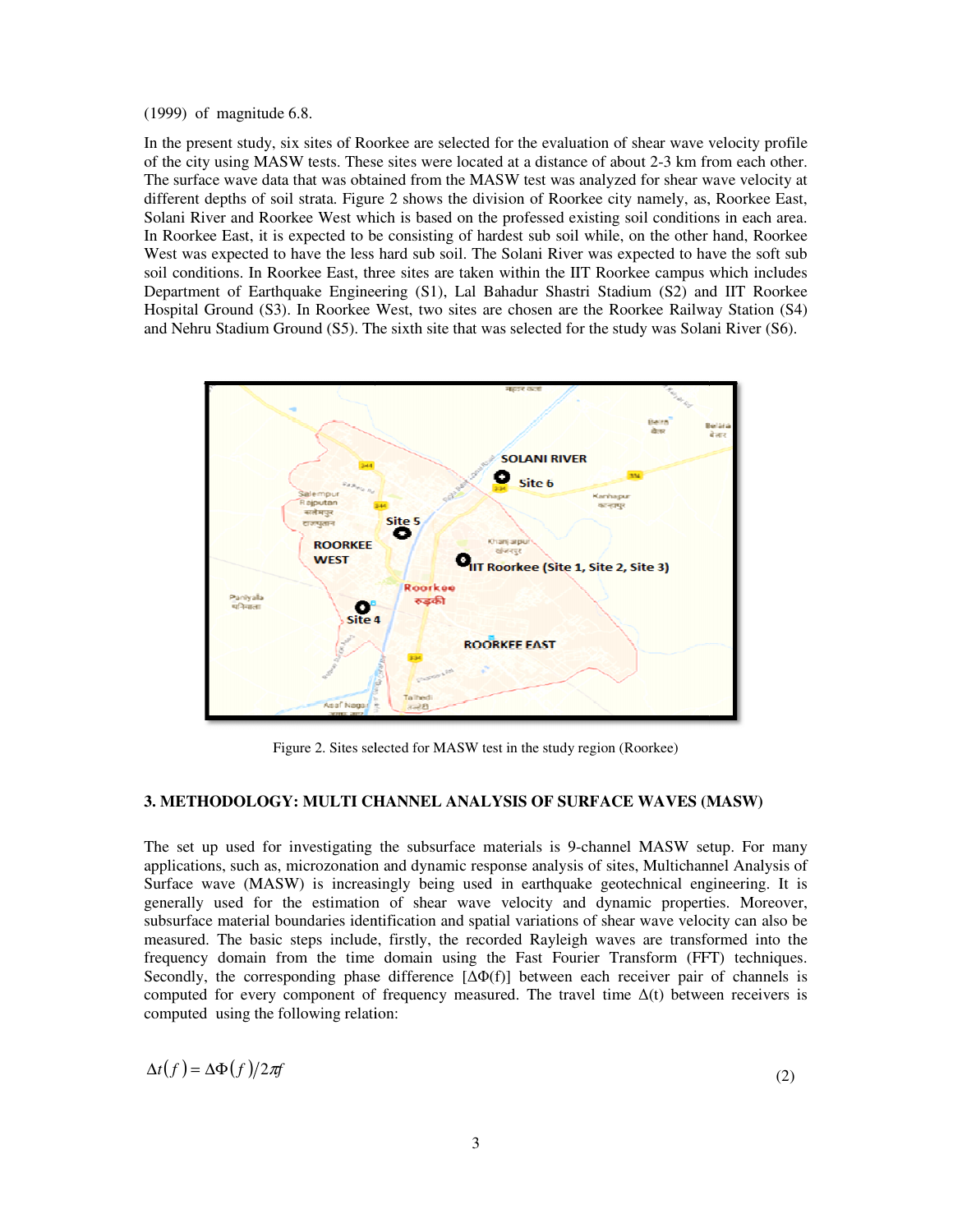The distance between each pair of receivers  $\Delta d = d_2 - d_1$  is known which can be used in es Rayleigh wave phase velocity  $[V_R(f)]$  as follows:

$$
V_R(f) = \Delta d/\Delta t(f) \tag{3}
$$

After the estimation of Rayleigh velocity, the wavelength  $(\lambda_R)$  is determined as

$$
\lambda_R(f) = V_R(f)/f \tag{4}
$$

Finally, a dispersion curve can be plotted between  $V_R$ - $\lambda$  or  $V_R$ -depth.

#### **4. EXPERIMENTAL SET UP**

In the field stet up, in order to characterize the sites of the present study, active MASW consisting of In the field stet up, in order to characterize the sites of the present study, active MASW consisting of Soil Spy Rosina (Micromed S. p. A., 2008a) is the hardware and software platform of multichannel digital system for carrying out active and passive seismic surveys was used. The setup consisted of nine sensors with 2m inter-geophone spacing. For setting out a trigger, first geophone from the source was used. Figure 3 shows the systematic experimental setting up of MASW method.



Figure 3 Systematic representation of the MASW method.

The data recorded from the Soil Spy Rosina is then used to prepare the dispersion curve. The dispersion curve shows the plot between the phase velocity and material frequency. Grilla (Micromed S. p. A., 2008b) software is used for the analysis of the data recorded in the field using Soil Spy Rosina. This software is used to plot the dispersion curve from the records obtained from Soil Spy Rosina which are quite useful for the estimation of shear wave velocity profiles of shallow soil. The dispersion curve is best fitted by setting up an initial synthetic model from estimated shear wave velocity profile having high impedance contrast of half space. The depth is estimated from the lowest frequency that is in the dispersion curve. Figure 4 shows the experimental dispersion curve obtained for all the six sites and the dotted curve represents the theoretical curve. The lowest frequency is for all the six sites and the dotted curve represents the theoretical curve. The lowest frequency is around 3 Hz and the largest frequency is about 50 Hz. A shear wave velocity profile is generated using this dispersion curve as input using an inversion technique. Rosina. This software is used to plot the dispersion curve from the records obtained from<br>Rosina which are quite useful for the estimation of shear wave velocity profiles of shallow<br>dispersion curve is best fitted by setti S. p. A., 2008b) software is used for the analysis of the data recorded in the field using Soil Spy<br>Rosina. This software is used to plot the dispersion curve from the records obtained from Soil Spy<br>Rosina which are quite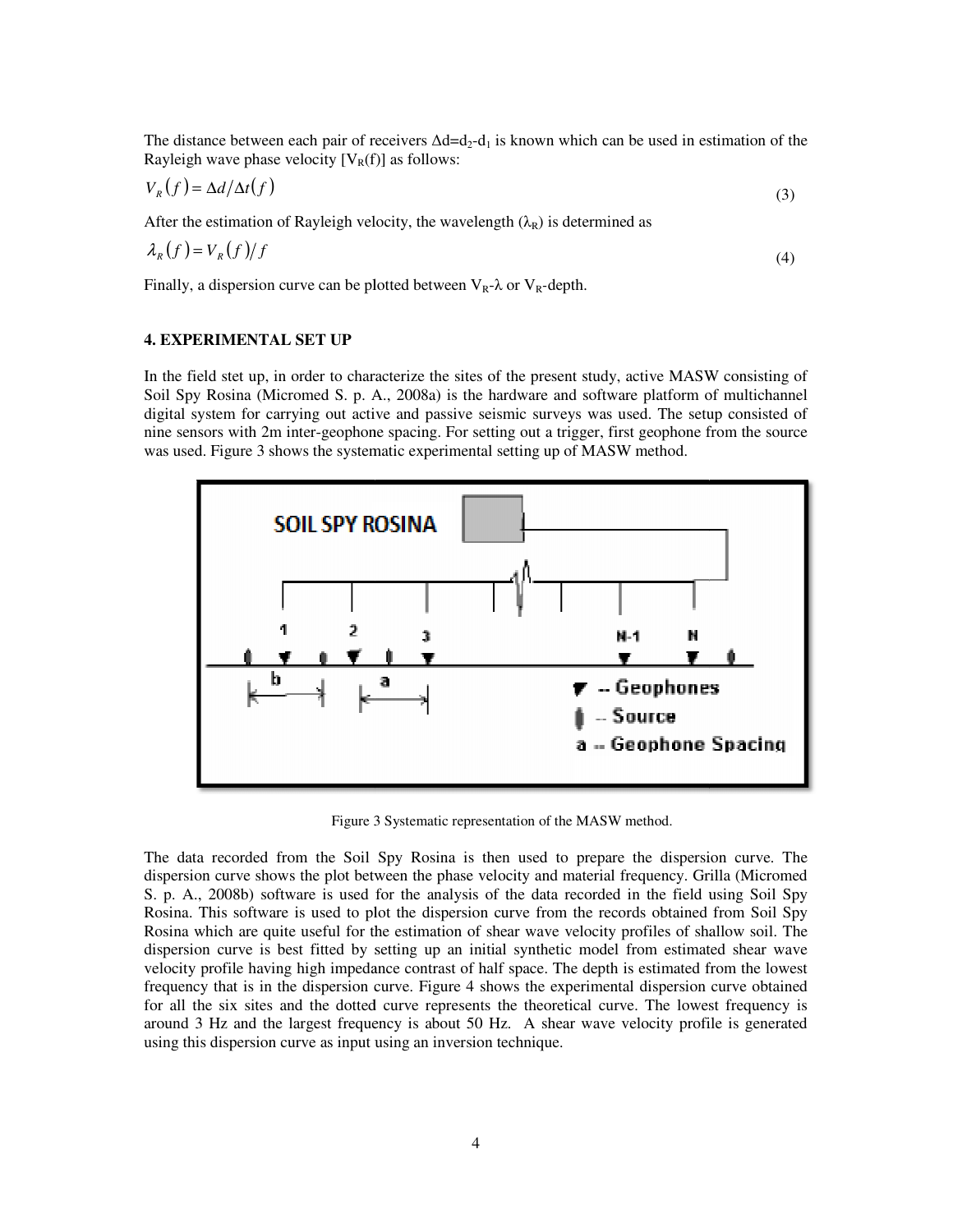

Figure 4. Experimental dispersion curves and the dotted line represent the theoretical dispersion curves for all the six sites.

## **5. EVALUATION OF DYNAMIC PROPERTIES FROM MASW**

The dispersion curve obtained from the record is used to estimate shear wave velocity of the soil by the inversion technique. In the inversion technique, least square approach is employed (Xia et al. 1999) and the shear wave velocity is updated after every iteration. Figure 5 shows the shear wave velocity profiles of all the six sites obtained from the inversion technique. It can be seen from the Figure that at Site 1, the estimated shear wave velocity up to 9m is 190m/s and upto 20 m, it is found to be 250m/s. At Site 2, the topmost 9m has shear wave velocity of 180m/s which increases to 240m/s up to 20m. Similarly at Site 3, the top 9m of soil is having shear wave velocity of 192m/s, which then increases to 260m/s upto 20m depth. At Site 4, the top 2m has shear wave velocity of 186m/s and 300m/s up to 30m. At Site 5, it is seen that the top 2m soil layer is having shear wave velocity of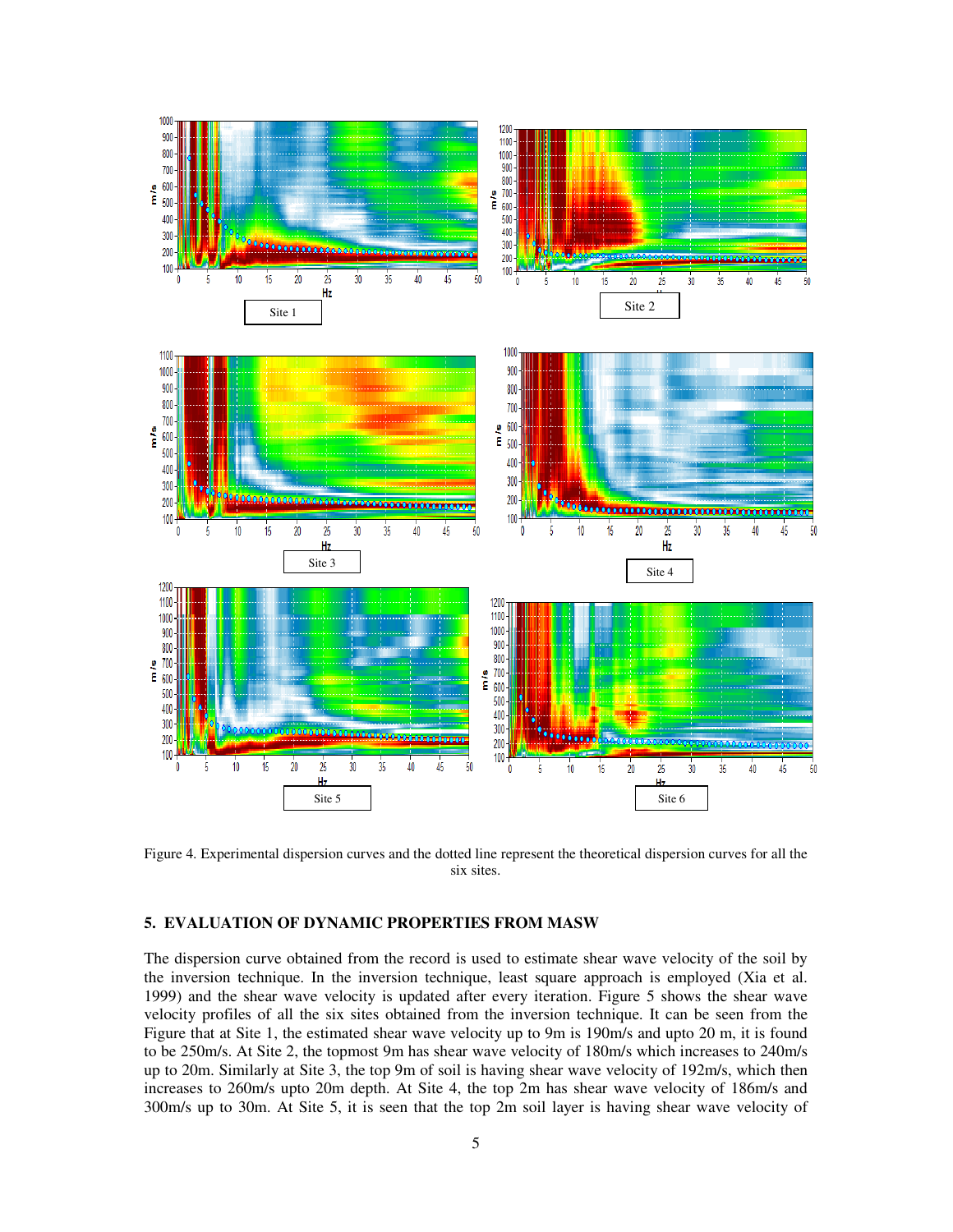145m/s which increases to 280m/s up to 26m depth. Finally at Site 6, it is seen that the top 2m soil layer is having shear wave velocity of 186m/s which increases to 300m/s up to 26m depth. It is observed that for Site, Site 2 and Site 3, shear wave velocity profiles are very close to each other as the site are located at a distance of about 1.5 km from each other and with a hard subsoil conditions. On the other hand, Site 4 and Site 5 (Roorkee West) are located on less hard sub soil and also at such a place, where, heavy traffic passes and caused hindrance in the data collection. Site 6 is located on soft soil very near to Solani River and thus a variation is seen in the shear wave velocity profiles among other sites.

Shear wave velocity is an important parameter for understanding the dynamic behavior of soil. Moreover, it can be used for the determination of shear modulus (G) of soil as well as for the site characterization applications of geotechnical earthquake engineering. At low strains, dynamic properties can be evaluated using the shear wave velocity obtained from MASW test. Thus, the shear modulus of the soil layers can be obtained. In order to estimate the Poisson's ratio, in each layer constant distribution of Poisson's ratio is assumed and with the variation in depth  $V<sub>P</sub>$  model is well matched with the  $V<sub>S</sub>$  model. The value of Young' modulus is obtained from the estimated Poisson's ratio. Table 1 shows the estimated dynamic properties of the soil from the measured shear wave velocity.



Figure 5 Shear wave velocity profiles of all the sites

The sites are selected in such a way that the whole city soil characteristics can be represented. It can be observed from Figure 5 that shear wave velocities of all the six sites upto depth of 28m is estimated. Moreover, shear wave velocity varies from 150m/s to 400m/s and the compressional wave velocity varies from 322m/s to 590m/s upto a depth of 28m measured below the ground level. The dense soil was observed at a depth of 20m with shear wave velocity of more than 360m/s. Table 1 shows the dynamic properties evaluated from the at low strain from the shear wave velocity profiles. From Table 1, it can be inferred that for Roorkee Soil, the shear modulus varies from 72 MN/m<sup>2</sup> to 289 MN/m<sup>2</sup>. The Young's Modulus varies from 187 MN/m<sup>2</sup> to 694 MN/m<sup>2</sup> for Roorkee soil. Hence this method can be used for evaluation of dynamic properties in a lesser span of time.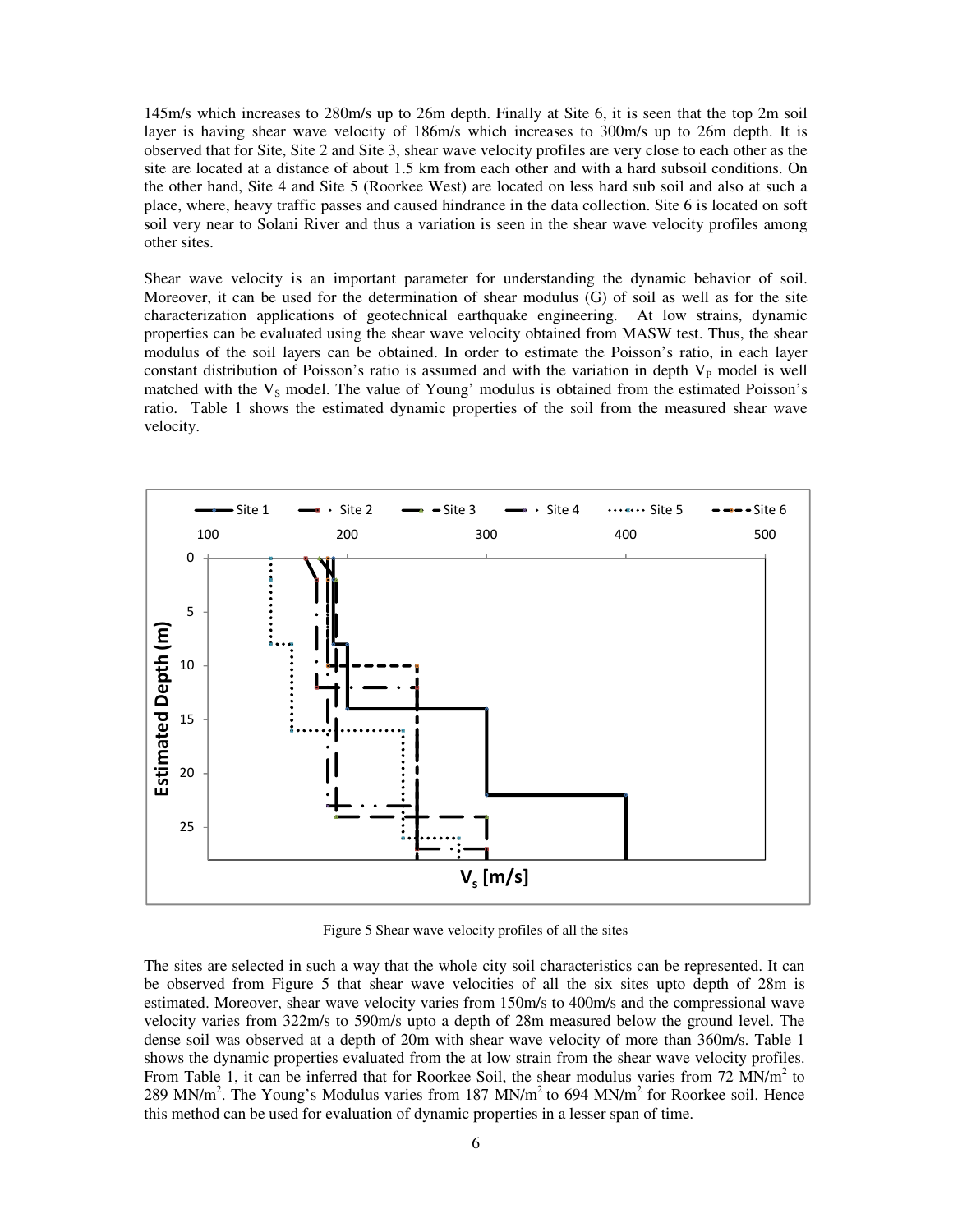| Depth $(m)$ | <b>Shear Wave</b><br>velocity $(VS)$ | Density $(\rho)$<br>(g/cc) | <b>Shear</b><br>Modulus(G)<br>(MN/m <sup>2</sup> ) | Poisson's<br><b>Ratio</b><br>(v) | Young's<br><b>Modulus</b> (E)<br>(MN/m <sup>2</sup> ) |
|-------------|--------------------------------------|----------------------------|----------------------------------------------------|----------------------------------|-------------------------------------------------------|
| $0-9$       | 200                                  | 1.80                       | 72                                                 | 0.3                              | 187                                                   |
| $9 - 20$    | 250                                  | 1.90                       | 119                                                | 0.3                              | 309                                                   |
| >20         | 380                                  | 2.00                       | 289                                                | 0.2                              | 694                                                   |

#### **Table 1. Evaluation of Dynamic properties**

#### **6. CONCLUSIONS**

The paper presents the geophysical method application in geotechnical earthquake engineering. At low strains, multichannel analysis of surface waves (MASW) can be used to evaluate the dynamic properties of soil by using the shear wave velocity profiles obtained by inversion technique. This method is advantageous over other conventional methods of obtaining subsurface material properties. Moreover, with the help of this method of determination of dynamic properties, engineers are able to decide the relevant equipment or method of construction on preliminary basis in a short time. Thus, measured dynamic properties for the study region are useful for design of structures in case of cyclic loading.

#### **7. REFERENCES**

Bureau of Indian Standards (2002). IS 1893 (Part I): Indian Standard Criteria for Earthquake Resistant Design of Structures, 5th Revision, Bureau of Indian Standards, New Delhi, India.

Kramer, S.L., 1996, Geotechnical Earthquake Engineering, Prentice Hall, pp. 653.

Lee SH (1990) Regression models of shear wave velocities. J. Chin. Inst. Eng., 13:519–32.

Micromed S. p. A. (2008a). Soil Spy Rosina User's Manual Ver. 2.0, *Micromed S.p.A*., Treviso, Italy.

Micromed S. p. A. (2008b).An Introduction to the Phase Velocity Spectra Module in Grilla, *Micromed S.P.A.,* Treviso, Italy.

Miller, R. D., Xia, J., Park, C.B., Ivanov, J. M., (1999). Multichannel analysis of surface waves to map bedrock: Leading Edge, 18(12).

Ohba S, Toriumi I. Dynamic response characteristics of Osaka Plain. In Proceedings of the annual meeting AIJ (in Japanese) 1970.

Park, C.B., Miller, R.D., & Xia, J. (1999). Multichannel analysis of surface waves MASW, *Geophysics* 64(3), pp. 800–808.

Rayleigh, L. (1885). On waves propagated along the plane surface of an elastic solid, *Proc. Lond. Math. Soc*., 17( 4).

Robertson, P.K., Wride, C.E. (1997). Cyclic liquefaction and its evaluation based on the SPT and CPT, *In Proceedings of the NCEER Workshop on Evaluation of Liquefaction Resis-tance of Soils*, Technical Report NCEER-97-0022, National Center for Earthquake Engineering Research, Buffalo, pp. 41– 87.